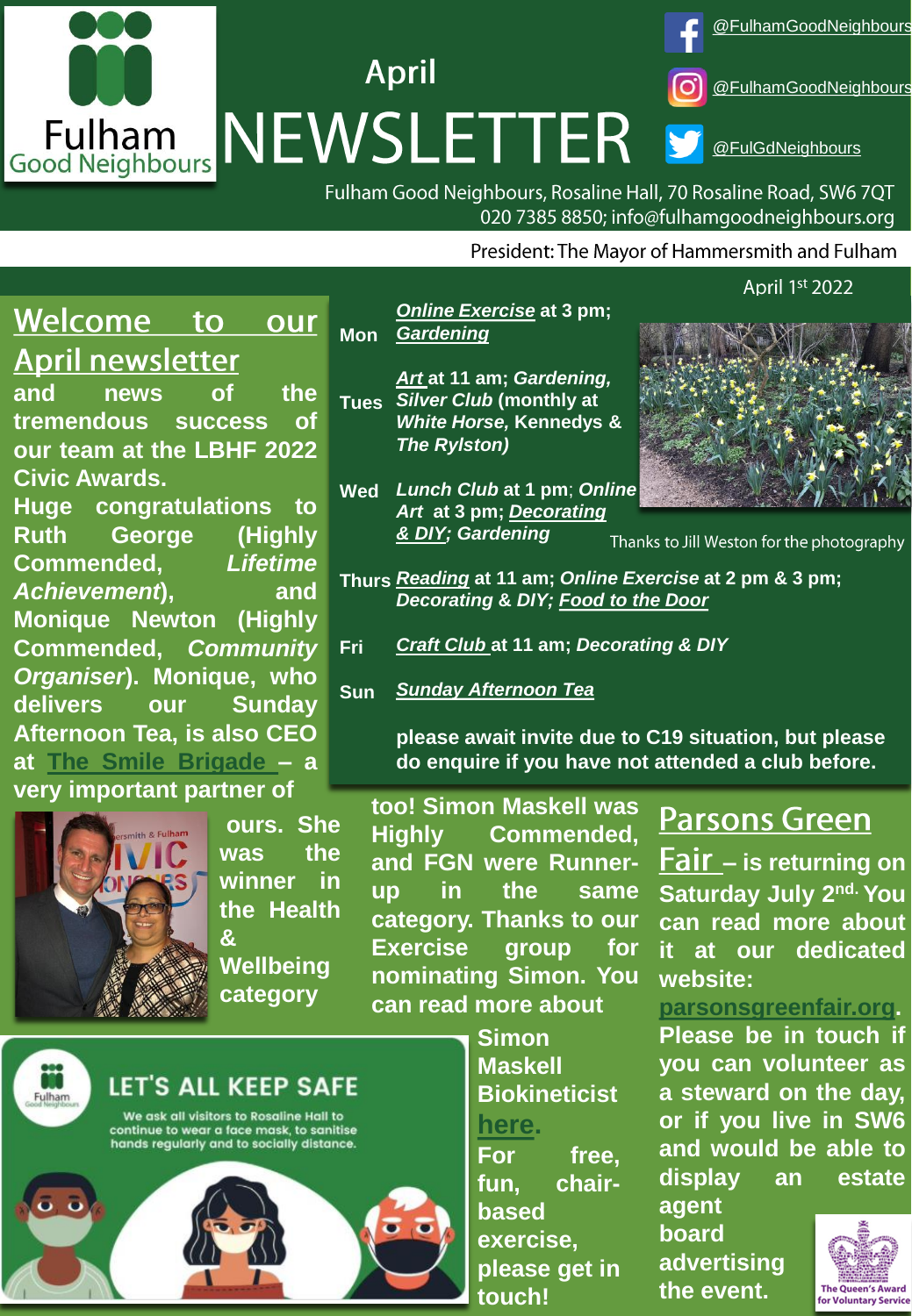## **Silver Clubs 2022**

**We now have three Silver Clubs back and running. The [Rylston](https://www.therylston.com/) and [Kennedy's](https://kennedyslondon.co.uk/) were new partners in February, while we returned to old friends White [Horse](https://www.whitehorsesw6.com/) in March. Ruth George leads the first two and Avril Peyton has kindly taken on the White Horse again. Members receive a three course meal with coffee/tea for £10.**



Covid - case numbers are still high in the Borough. Despite national measures having been dropped, we continue to ask all visitors to Rosaline Hall, recipients of a home visit or home visitors to take a lateral flow test (LFT) in advance and only proceed if negative. We can provide

**Volunteer Corner** Please see our Volunteer Handbook **[here](https://www.fulhamgoodneighbours.org/uploadedimages/fulhamgn/gallery/Volunteer%20Handbook%20v%2030th%20June%202020.pdf)** and our Safeguarding policy **[here](https://www.fulhamgoodneighbours.org/uploadedimages/fulhamgn/gallery/FGNS%20Adult%20Safeguarding%20Policy%20and%20Procedure%20v%2028th%20October%202020.pdf)**. Please check the website for our latest guidance or contact us with any queries. If you are concerned for a beneficiary, please call

LFT's as needed. We aim to remove this guidance at the first opportunity.

**Ride London 2022** 

We have ten [riders/fundraisers](https://www.fulhamgoodneighbours.org/event/RideLondon2022) for Ride London on Sunday 29<sup>th</sup> May. It is a 100-mile cycle ride from Victoria Embankment to Tower Bridge. The team includes staff members, Barney and Jamie. All funds raised will directly support FGN projects. You can sponsor Jamie **[here](https://www.justgiving.com/fundraising/james-hilton8).** Barney's page coming soon… You can see an image of the projects, which we will be raising funds for below:



## **Adopt a Garden** is providing an online introduction to

ADOPT CARDEN PROJECT

07907 990 841 or 020 7385 8850. If you are concerned, out of hours, please contact LBHF Adult Social Care on 020 8753 4198 – Option 3. They can arrange a welfare check if required. In an emergency, please call 999.

Permaculture on Thursday evenings (fortnightly) 7pm-8.30pm from 24th March, delivered by our partners *Nubian Life.* The five workshops will introduce you to core ethics, principles and design tools with focus on horticulture and community collaboration. You can sign up to attend by clicking **[here](https://forms.gle/dKV9o7hVFujPprjX8).**

Decorating and DIY -**If you know of anyone that cannot afford to pay privately for decorating or DIY, please be in touch and Steve will be happy to assess the work.**



**Some recent feedback from Steve's work in the photo below.**

Your Hears argetul. You have helped our tenants Chris hebber om d Mashatella Ind wood This last few

Feb 2022 10 CLV Fulham Good Neighbours Thank you so much for the Dry help min our tenants. Diy help mine of what a I cunt say enough www.<br>diffuence it makes - especially routed difficence it makes - especially railed<br>had tried Tu "checkatrade" railed<br>with no luck. It's very much appreciate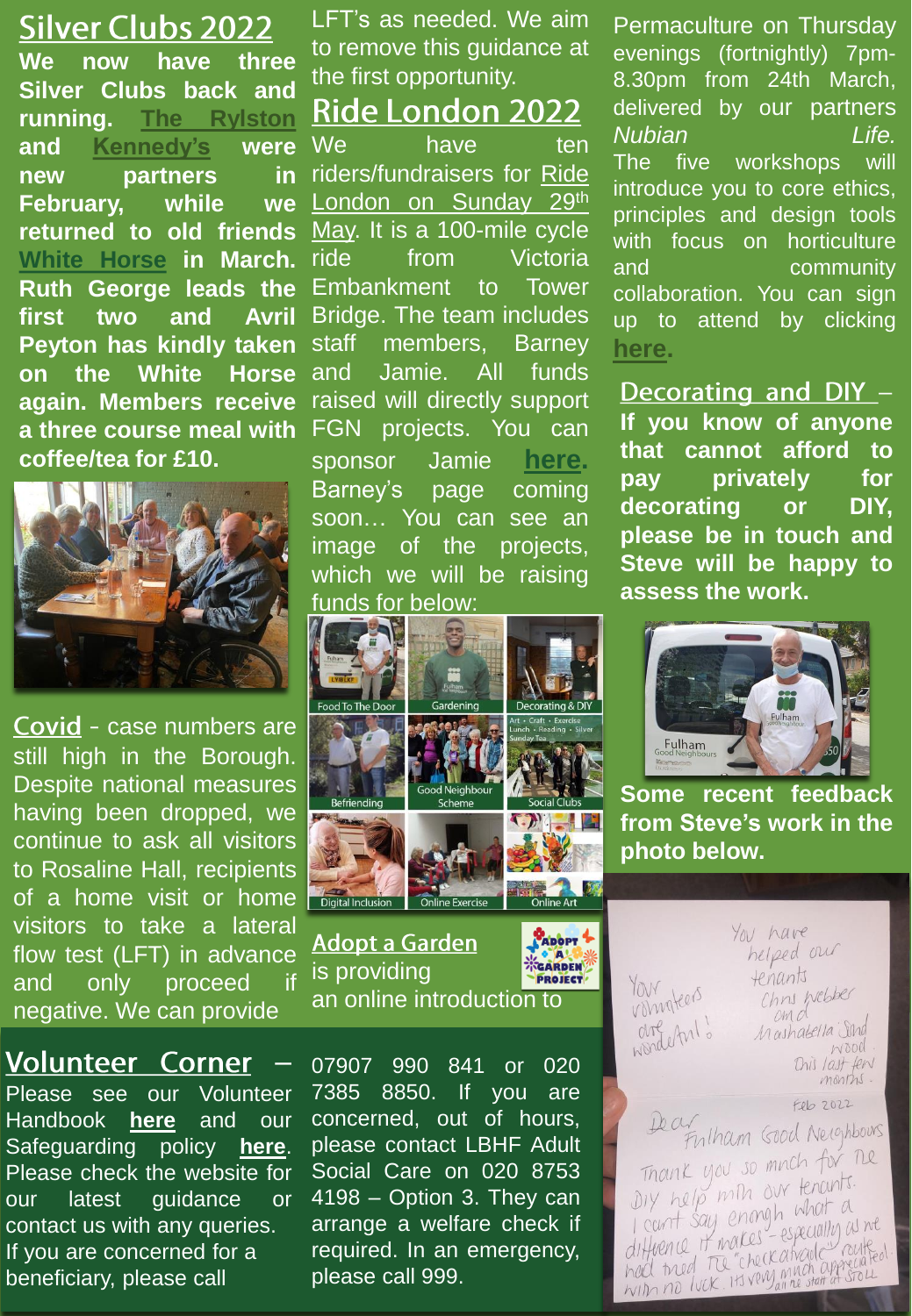## **Stolen Collection Tin-**

Our 2022 art calendars were kindly stocked by Gifts on the Green. **Parsons** Green Sports Club and Bishop's Park Tea House. Sadly, one collection tin was stolen at G on the G. Please be wary of rogue fundraisers collecting on our behalf!

## www.buywithconfidence.

qov.uk/ is our recommended website  $for$ researching local tradesman businesses. and It is government and trading standards approved.

#### **FULHAM & HAMMERSMITH HISTORICAL SOCIETY**

**STATE OF THE STATE OF THE STATE ITT TELESCO** FULHAM AND HAMMERSMITH HISTORICAL SOCIETY Registered Charity No 263906

For those interested in local history - The **Fulham** and

**Hammersmith Historical** Society may well be for you. Set up with the aim to 'foster and encourage the study of local history and archaeology -in **Hammersmith** and Fulham', you can find out more about membership and their upcoming visits at fhhs.wordpress.com

Gardening projects **Barney and** Lucia lead on our two Gardening projects.



pruning

maintenance

to see how the projects have developed over the last vear. includina  $241$ **beneficiaries** supported across 653 tasks. **Brilliant work** and  $\overline{a}$ huge credit to Barney, Lucia, Keith, Richard and all our volunteers.

## **SOME OF OUR WORK**

clearance

**Please** 

click

here



workshops

. . . . . .

# **ACTIVE MINDS**

#### 10 Weeks Wellbeing Programme for H&F Adults 18+

to encourage creativity and conversations. Please join us - everyone is welcome!

at

**Sands End Arts and Community Centre (SEACC)** Peterborough Road, Fulham SW6 3EZ

> All activities are free and dementia friendly NO SESSIONS Easter Week 4-18 April

## Yoga & Mindfulness

by Dancewest 'DanceWest Studio' **Start date 22 February**  $2-3$ pm

#### **Fridays**

Family Histories/ Genealogy The 'Small Hall' or meeting room Start date 4 March 11-1pm

 $h \& f$ 

#### **Thursdays**

Singing for Health 'DanceWest Studio' Start date 3 March 11-12pm and tea

#### **Saturdays**

**Fine Art-Drawing** *<u><i><u><b>S</u>*</del></u> 'The Lodge' **Start date 5 March** 10.30-12.30pm

DANCEWEST. DAA Hammersmith & Fulham

Sands End<br>Arts & Cor

#### To sign up for classes, please call 07775784520 or email sportsdevelopment@lbhf.gov.uk



A PLACE OF WELLNESS **For Black, Asian and Minority Ethnic Groups** 

#### 'ime out for Carers EMPOWER HEALTH ENERGY

Facilitated by experienced psychotherapist Dee Morrison who is an artist, poet and main carer for her mum who has Dementia.

This 4 week programme could be just what you're looking for! Weekly self care sessions via zoom for Carers who are looking to connect with other Carers in a safe space.

FRIDAY 4TH, 11TH, 18TH AND 25TH MARCH 2022 TIME: 7 - 8.30 PM **REGISTER YOUR INTEREST BY EMAIL TO** INFO@NUBIANLIFE.ORG.UK